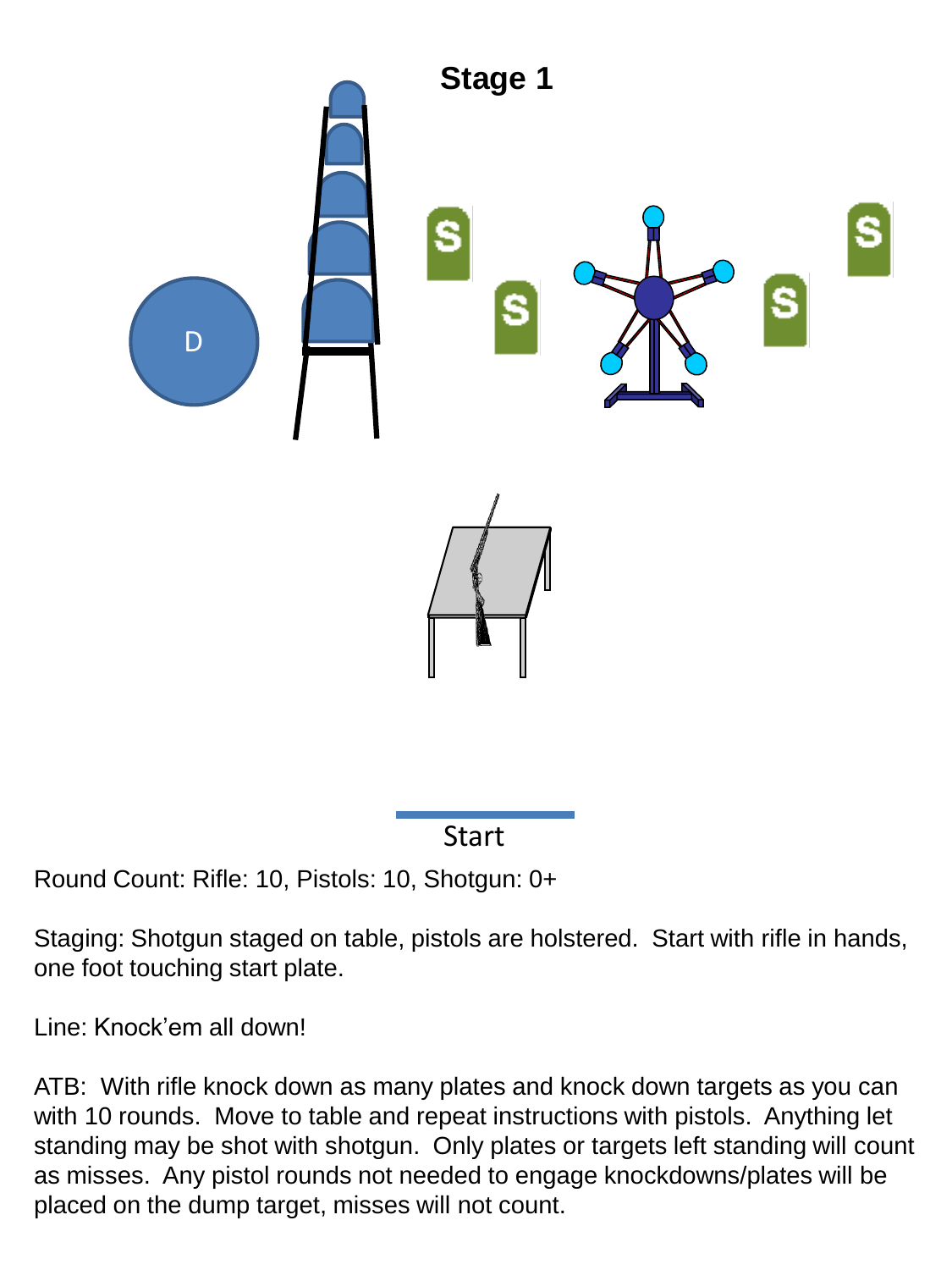

Start

## Round Count: Rifle: 10, Pistols: 10, Shotgun: 4+

Staging: Shotgun staged on table, pistols are holstered. Start with rifle at cowboy port arms, one foot touching start plate.

Line: Take that; you scalawag!

ATB: With rifle knock down the five tombstone rack targets and place any remaining rounds on dump target. Only plates left standing or misses on the dump target will count. Move to table and make rifle safe. Next with pistols engage the Texas star per the rifle instructions, except star plates may be made up with the shotgun. Finish with shotgun by knocking down the four shotgun targets in any order and any plates left on the star (but not the tombstone rack).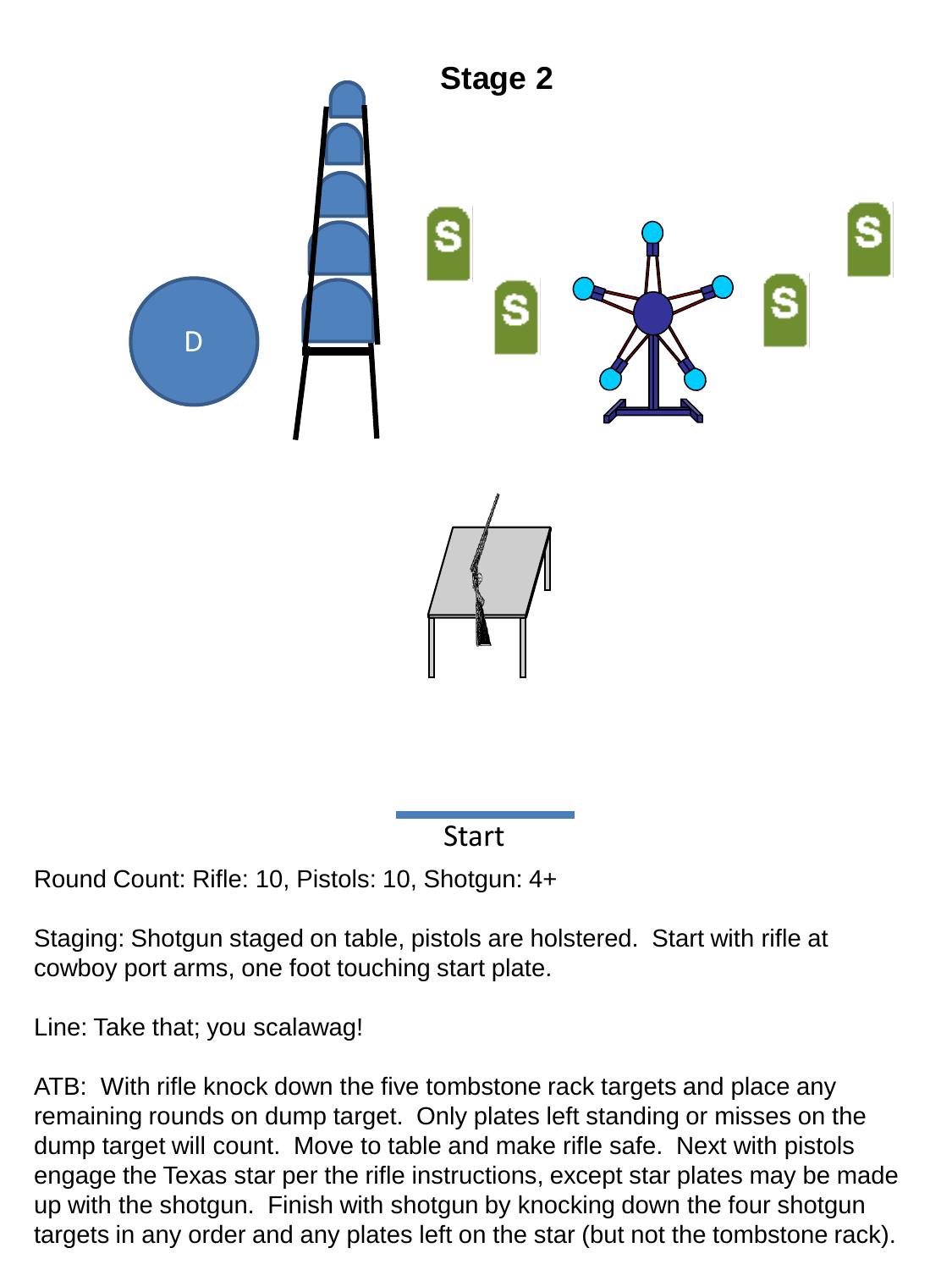

Round Count: Rifle: 9, Pistols: 10, Shotgun 4+

Staging: Rifle staged on left table; pistols are holstered. Start standing in front of either right or left table, hands on hat. Gun order is rifle not last.

Line: Let's roll!

ATB: With rifle, starting on either end, triple tap sweep the three rifle targets. With pistol engage the pistol targets with at least 3 rounds on each target. With shotgun knock down the four shotgun targets in any order.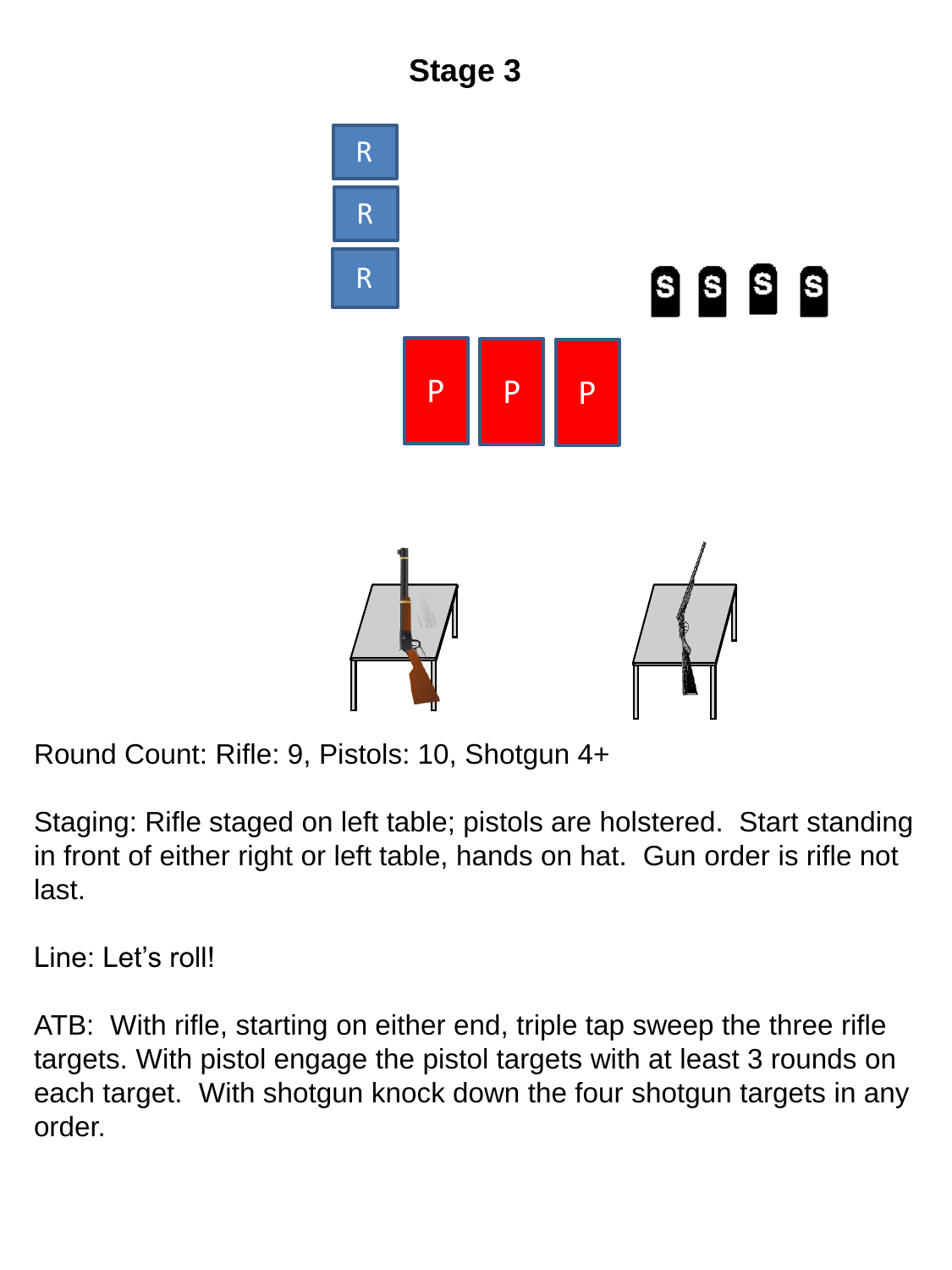

Round Count: Rifle: 10, Pistols: 10, Shotgun 4+

Staging: Rifle staged on left table; pistols are holstered. Start standing in front of either right or left table, hands at low surrender. Gun order is rifle not last.

Line: Ye Haw!

ATB: With rifle, starting on either end, sweep the three rifle targets, then double tap the middle target, repeat instructions with next five rounds. With pistol engage the pistol targets per the rifle instructions. With shotgun knock down the four shotgun targets in any order.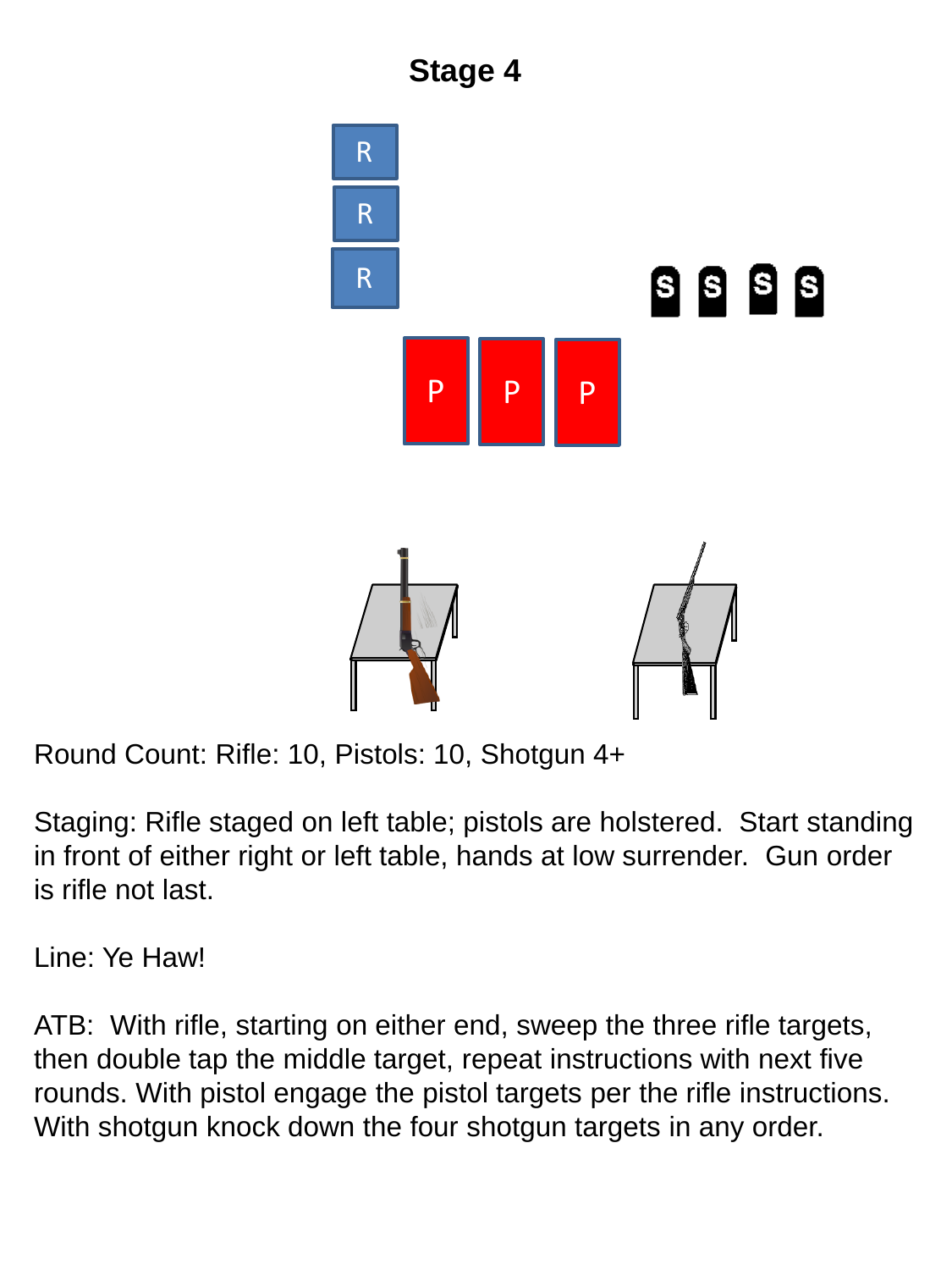

 $Rifle = 10$ , Pistols = 10, Shotgun = 4+

Staging: Pistols holstered, rifle staged on middle table and shotgun on left table. Start at middle table, both hands on table, not touching the rifle.

Line: Don't talk, shoot!

ATB: Pickup rifle and engage the rifle targets by first alternating for five rounds between either the two inside or two outside targets, then repeat instructions with the other two targets. Move to table of choice, if going to the right table, engage the pistol targets per the rifle instructions. Move to left table and with shotgun knock down the four shotgun targets in any order.